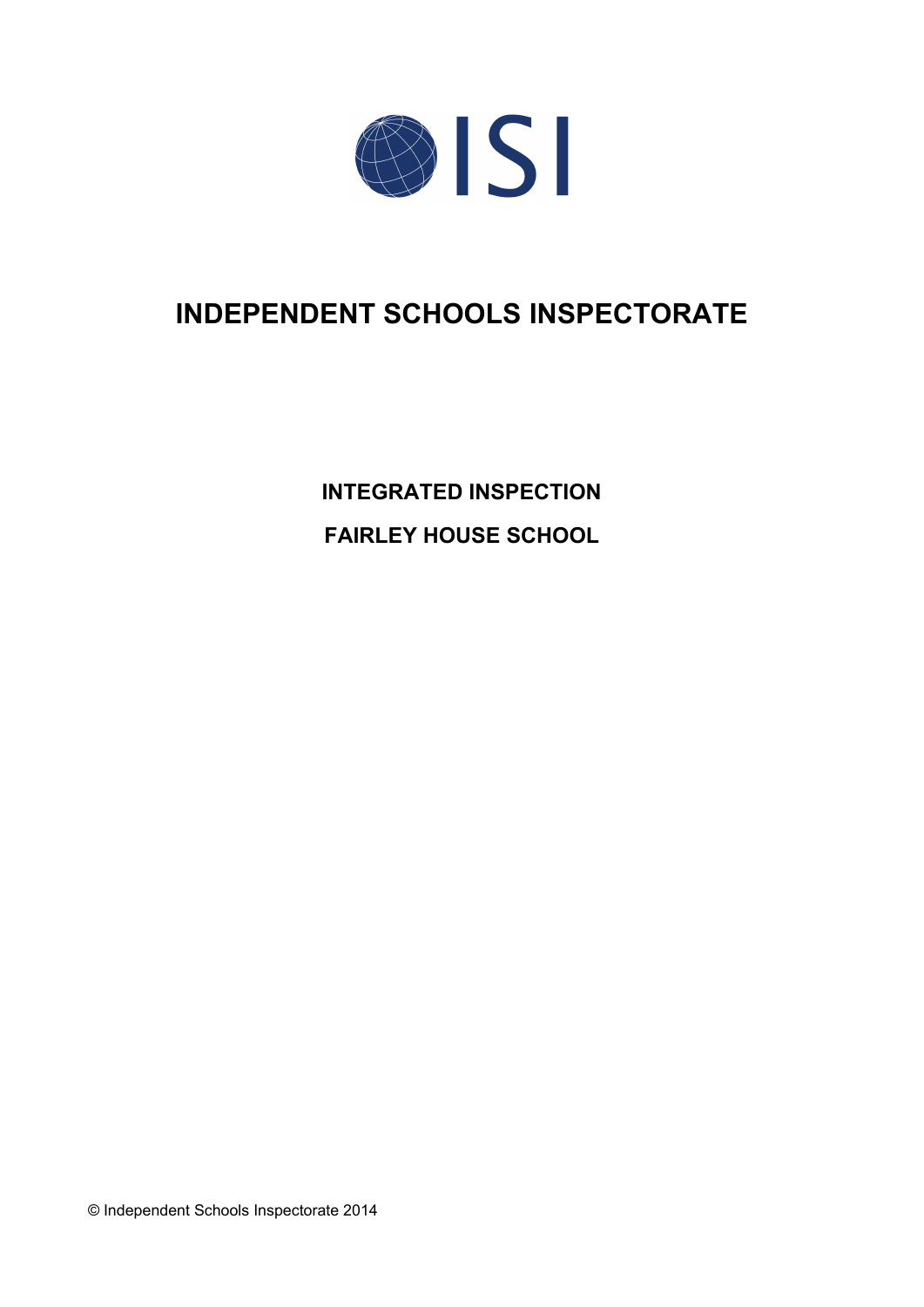# **INDEPENDENT SCHOOLS INSPECTORATE**

# **Fairley House School**

| Full Name of School              | <b>Fairley House School</b>                                                          |
|----------------------------------|--------------------------------------------------------------------------------------|
| <b>DfE</b> Number                | 213/6327                                                                             |
| Registered Charity Number 281680 |                                                                                      |
| Address                          | <b>Fairley House School</b><br><b>30 Causton Street</b><br>London<br><b>SW1P 4AU</b> |
| <b>Telephone Number</b>          | 020 7976 5456                                                                        |
| <b>Fax Number</b>                | 020 7976 5905                                                                        |
| Email Address                    | office@fairleyhouse.org.uk                                                           |
| Head                             | <b>Mr Michael Taylor</b>                                                             |
| <b>Chair of Governors</b>        | <b>Mr Adam Constable</b>                                                             |
| Age Range                        | 5 to 14                                                                              |
| <b>Total Number of Pupils</b>    | 188                                                                                  |
| <b>Gender of Pupils</b>          | Mixed (134 boys; 54 girls)                                                           |
| Numbers by Age                   | 5 to 11:<br>129                                                                      |
|                                  | 11 to 14: 59                                                                         |
| <b>Inspection Dates</b>          | 21 Jan 2014 to 24 Jan 2014                                                           |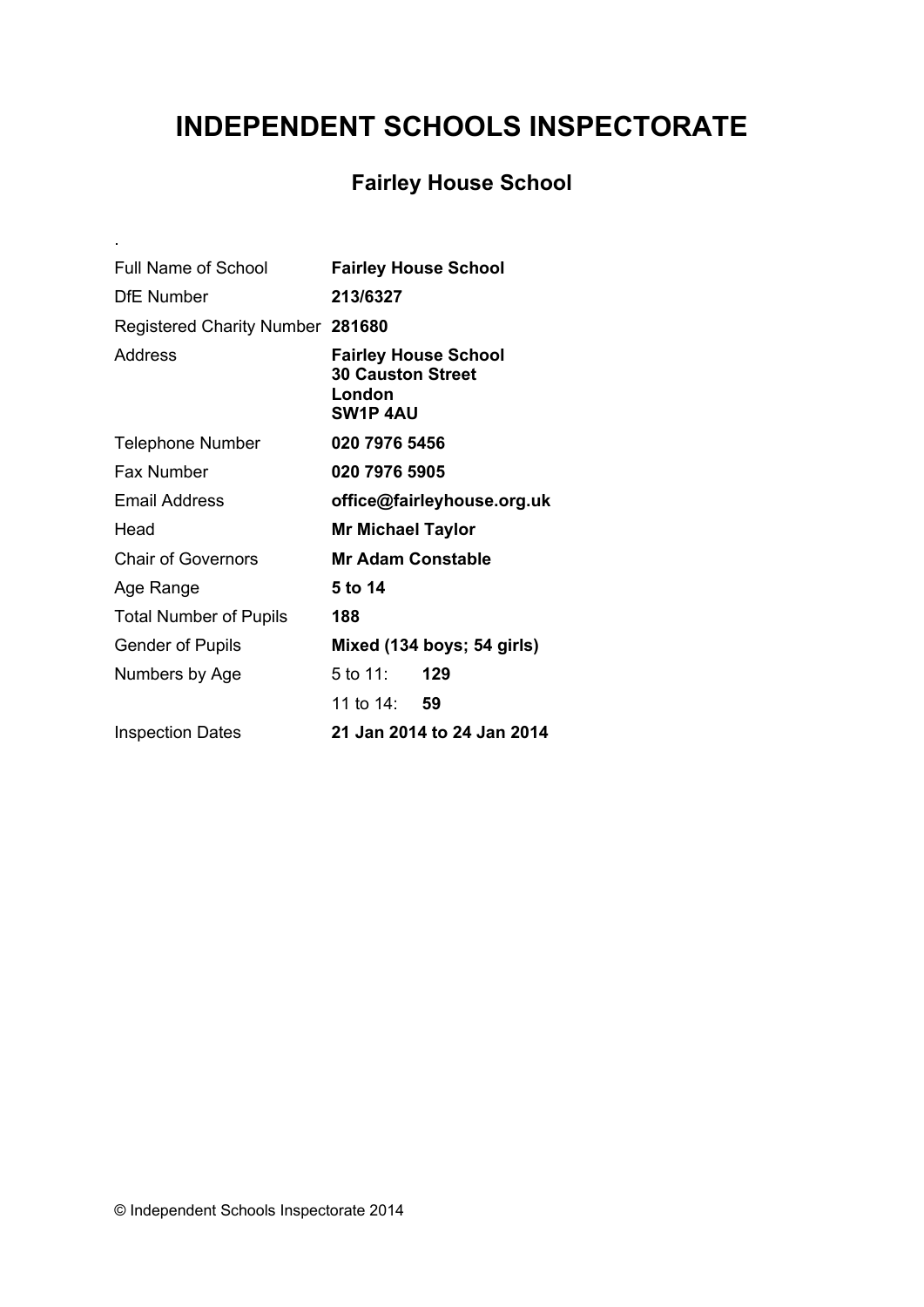## **PREFACE**

This inspection report follows the *ISI schedule,* which occupies a period of four continuous days in the school. The previous ISI inspection was in June 2010.

The Independent Schools Inspectorate (ISI) is the body approved by the Secretary of State for the purpose of inspecting schools belonging to the Independent Schools Council (ISC) Associations and reporting on compliance with the Education (Independent School Standards) (England) Regulations 2010, as amended. The range of these Regulations, which replace those first introduced on 1 September 2003, can be viewed on the website [www.legislation.gov.uk.](http://www.legislation.gov.uk) Additionally, inspections will consider the school's accessibility plan under Schedule 10 of the Equality Act 2010 and the ban on corporal punishment introduced by the School Standards and Framework Act 1998.

The inspection was also carried out under the arrangements of the ISC Associations for the maintenance and improvement of the quality of their membership.

The inspection of the school is from an educational perspective and provides limited inspection of other aspects, although inspectors comment on any significant hazards or problems they encounter which have an adverse impact on children. The inspection does not include:

- (i) an exhaustive health and safety audit
- (ii) an in-depth examination of the structural condition of the school, its services or other physical features
- (iii) an investigation of the financial viability of the school or its accounting procedures
- (iv) an in-depth investigation of the school's compliance with employment law.

Inspectors may be aware of individual safeguarding concerns, allegations and complaints as part of the inspection process. Such matters will not usually be referred to in the published report but will have been considered by the team in reaching their judgements.

Both Ofsted and ISI inspect and report on the Independent School Standards Regulations. However, they apply different frameworks and have different criteria for judging school quality that are suited to the different types of schools they inspect. Both use a four point scale when making judgements of quality but, whilst the ISI terminology reflects quality judgements that are at least equivalent to those used by Ofsted, they also reflect the differences in approach. ISI reports do not provide a single overarching judgement for the school but instead give a clear judgement on each aspect of the school's work at the beginning of each section. **These headline statements must include one of the ISI descriptors 'excellent', 'good', 'sound' or 'unsatisfactory', and where Achievement is 'exceptional' that term may be used for the top grade.** Elsewhere in the report, inspectors may use a range of different adjectives to make judgements. **For EYFS registered provision (for pupils aged under three), reports are required to use the same terminology ('outstanding', 'good', 'requires improvement' and 'inadequate') as Ofsted reports.**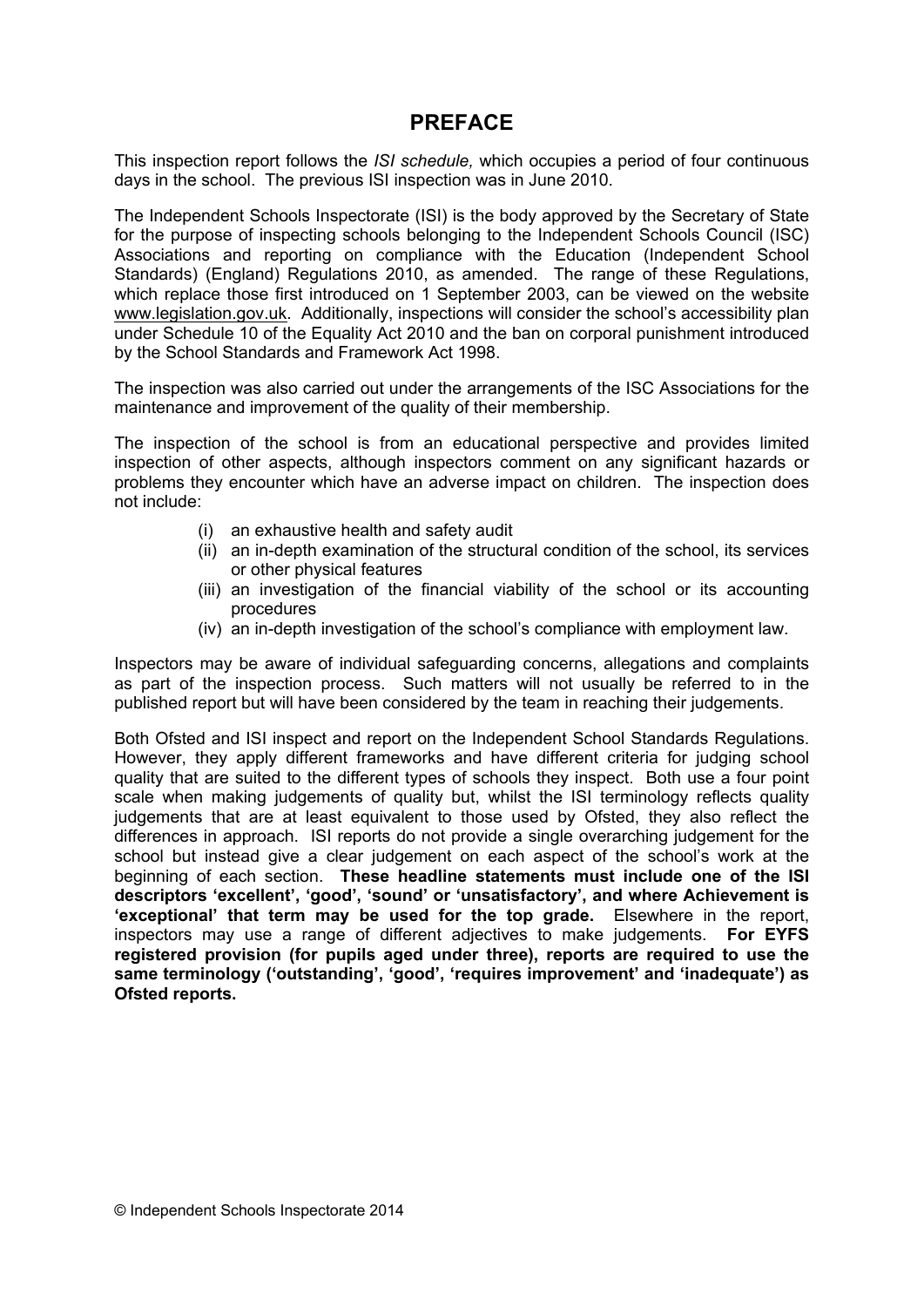# **INSPECTION EVIDENCE**

The inspectors observed lessons, conducted formal interviews with pupils and examined samples of pupils' work. They held discussions with senior members of staff and with the chair of governors, observed a sample of the extra-curricular activities that occurred during the inspection period, and attended registration sessions and assemblies. Inspectors visited the facilities for sick or injured pupils. The responses of parents and pupils to preinspection questionnaires were analysed, and the inspectors examined regulatory documentation made available by the school.

#### **Inspectors**

| Mrs Sue Bennett             | Reporting Inspector                                              |
|-----------------------------|------------------------------------------------------------------|
| Mrs Annabelle Hancock       | <b>Assistant Reporting Inspector</b>                             |
| <b>Mrs Linda Chiverrell</b> | Team Inspector (Former Head, ISA school)                         |
| Mrs Pamela Evans            | Team Inspector<br>(Head of Department, GSA school)               |
| Mr Paul Oldham              | Team Inspector (Deputy Head, IAPS school)                        |
| Dr Stephanie Thomas         | <b>Team Inspector</b><br>(Former Head of Department, HMC school) |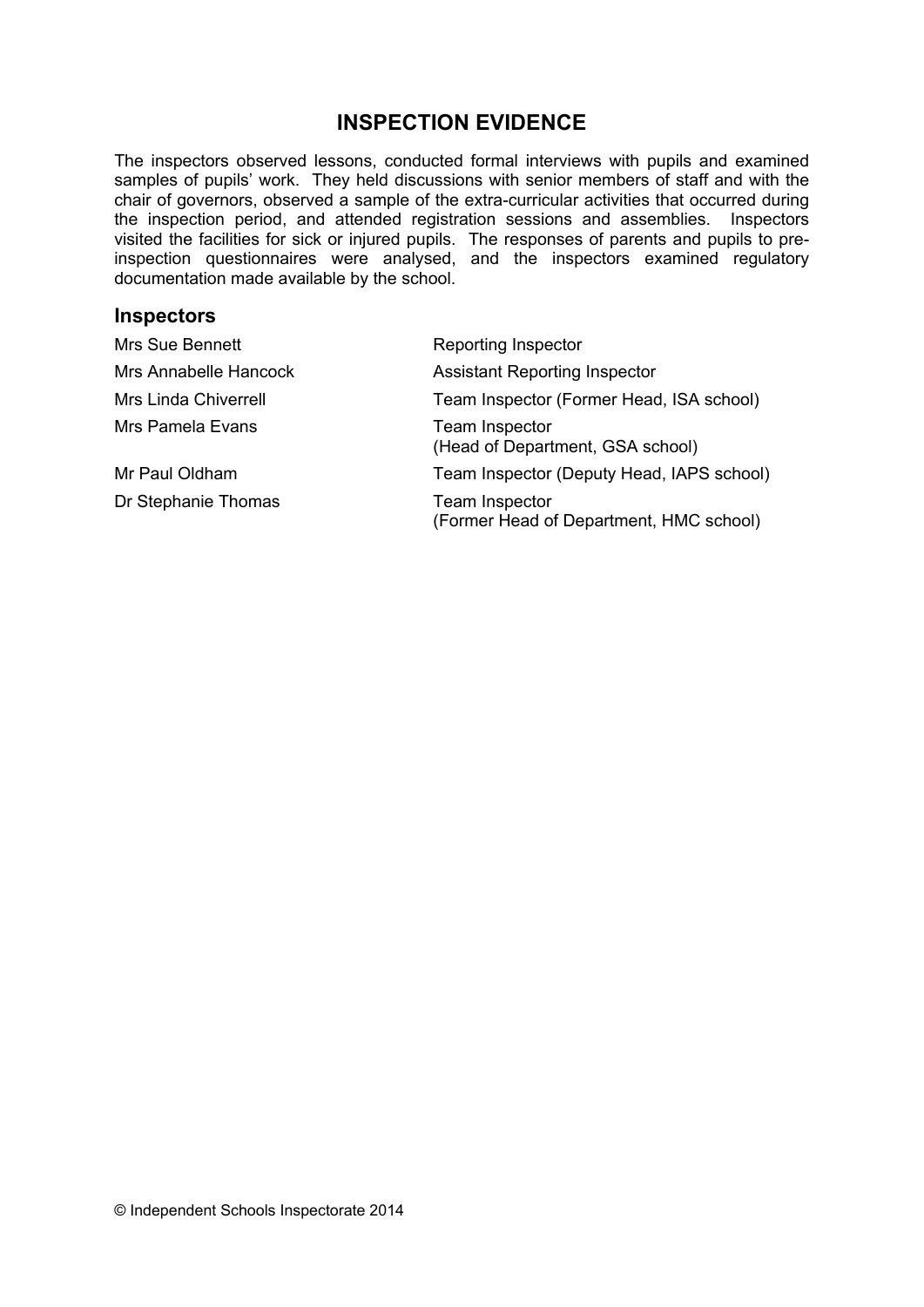# **CONTENTS**

| 1           | THE CHARACTERISTICS OF THE SCHOOL                                                                                 | 1  |
|-------------|-------------------------------------------------------------------------------------------------------------------|----|
| $\mathbf 2$ | THE SUCCESS OF THE SCHOOL                                                                                         | 3  |
| (a)         | <b>Main findings</b>                                                                                              | 3  |
| (b)         | <b>Action points</b>                                                                                              | 4  |
|             | (i) Compliance with regulatory requirements                                                                       | 4  |
|             | (ii) Recommendation(s) for further improvement                                                                    | 4  |
| 3           | THE QUALITY OF ACADEMIC AND OTHER ACHIEVEMENTS                                                                    | 5  |
| (a)         | The quality of the pupils' achievements and learning                                                              | 5  |
| (b)         | The contribution of curricular and extra-curricular provision (including<br>community links of benefit to pupils) | 6  |
| (c)         | The contribution of teaching                                                                                      | 7  |
| 4           | THE QUALITY OF THE PUPILS' PERSONAL DEVELOPMENT                                                                   | 8  |
| (a)         | The spiritual, moral, social and cultural development of the pupils                                               | 8  |
| (b)         | The contribution of arrangements for pastoral care                                                                | 9  |
| (c)         | The contribution of arrangements for welfare, health and safety                                                   | 9  |
| 5           | THE EFFECTIVENESS OF GOVERNANCE, LEADERSHIP AND<br><b>MANAGEMENT</b>                                              | 11 |
|             |                                                                                                                   |    |
| (a)         | The quality of governance<br>The quality of leadership and management, including links with parents, carers       | 11 |
| (b)         | and guardians                                                                                                     | 11 |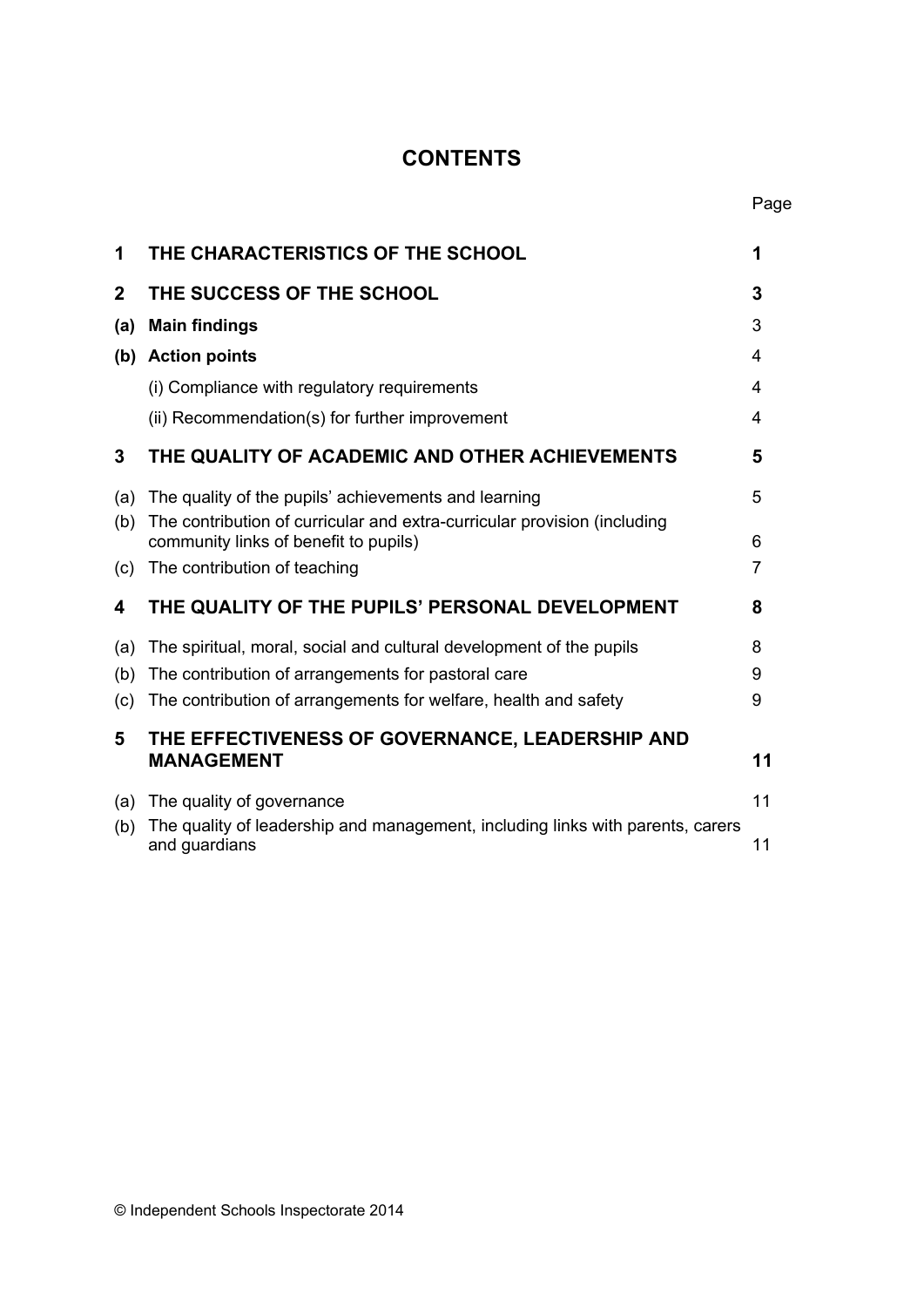# **1. THE CHARACTERISTICS OF THE SCHOOL**

- 1.1 Fairley House School is an independent day school for boys and girls with specific special educational needs and/or difficulties (SEND), aged between five and fourteen. Established in 1982, it is located in central London and operates from two sites, which are a fifteen-minute walk apart. The senior department is situated in Westminster and the junior department is in Lambeth. The school operates as a charitable trust under the direction of a board of governors.
- 1.2 The school aims to transform the lives of pupils with SEND and provide encouragement to their families. It seeks to provide a first class education, which meets the individual needs of all pupils and gives them the skills and confidence to maximise their potential for the future. Additionally, through teaching, training and partnerships with research institutes, it aims to influence the lives of the families of pupils with SEND outside the school community.
- 1.3 Since the previous inspection, the school has acquired an additional building next to the junior department. This has provided a school hall, extra classrooms and a gym. An area has been created in the outdoor garden for older pupils to enjoy quiet reflection. The school has also expanded its programme for Oxford, Cambridge and Royal Society of Arts examinations in specific learning difficulties training for both internal and external teachers.
- 1.4 At the time of the inspection 188 pupils, 134 boys and 54 girls, were on the school roll. Of these, 91 were in Years 2 to 5 in the junior department, and 97 in Years 6 to 9 in the senior department. All pupils are identified as having SEND and all receive specialist support for their learning. Of these, 49 pupils have a statement of special educational needs funded by the local authority. The school supports pupils who have English as an additional language, although there are currently none on roll.
- 1.5 The ability profile of the school is in line with the national average; some pupils are well above national average ability. New pupils undergo a two-day assessment process and consideration of the resulting profile forms the basis of their provision plans. Pupils are selected on the basis that they are of at least average ability and also sufficiently proficient in English to access the curriculum and assessment processes. Pupils come from a range of socio-economic and ethnic backgrounds and from a wide geographical area. About a quarter of the pupils are funded by local authorities from the London area.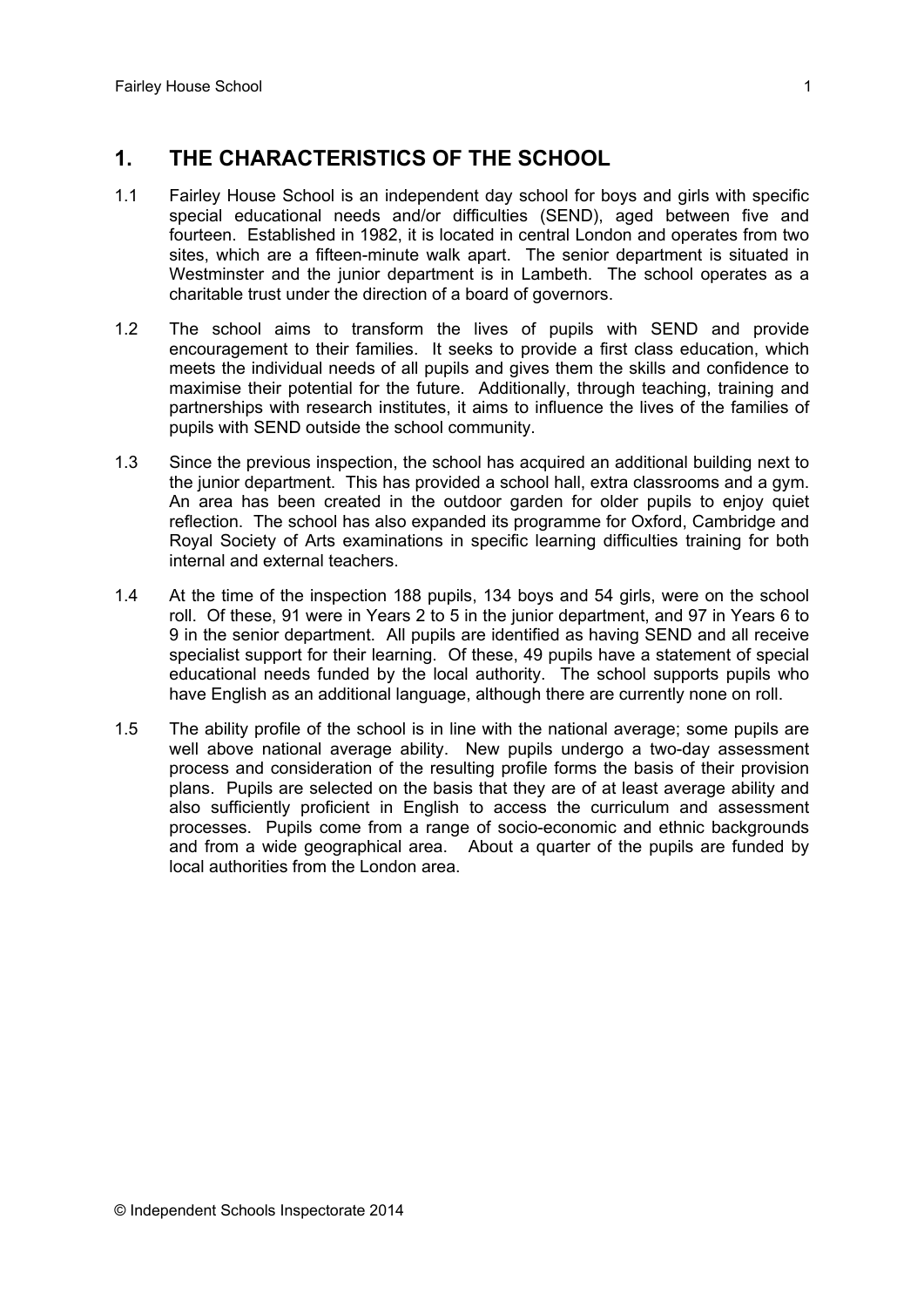1.6 National Curriculum (NC) nomenclature is used throughout this report to refer to year groups in the school. The year group nomenclature used by the school and its National Curriculum equivalence are shown in the following tables.

#### *Junior Department*

| Junior                 | NC name           |
|------------------------|-------------------|
| Bell/Hoffman           | Year 2            |
| Knightley/Wright       | Year 3            |
| Bailey/Branson/Carroll | Year <sub>4</sub> |
| Bloom/Ali/Rogers       | Year 5            |

#### *Senior Department*

| Senior                           | NC name           |
|----------------------------------|-------------------|
| Ford/Radcliffe/Roddick/Spielberg | Year 6            |
| Einstein/Hawking/Picasso         | Year <sub>7</sub> |
| Goldberg/Lennon                  | Year 8            |
| Winkler                          | Year 9            |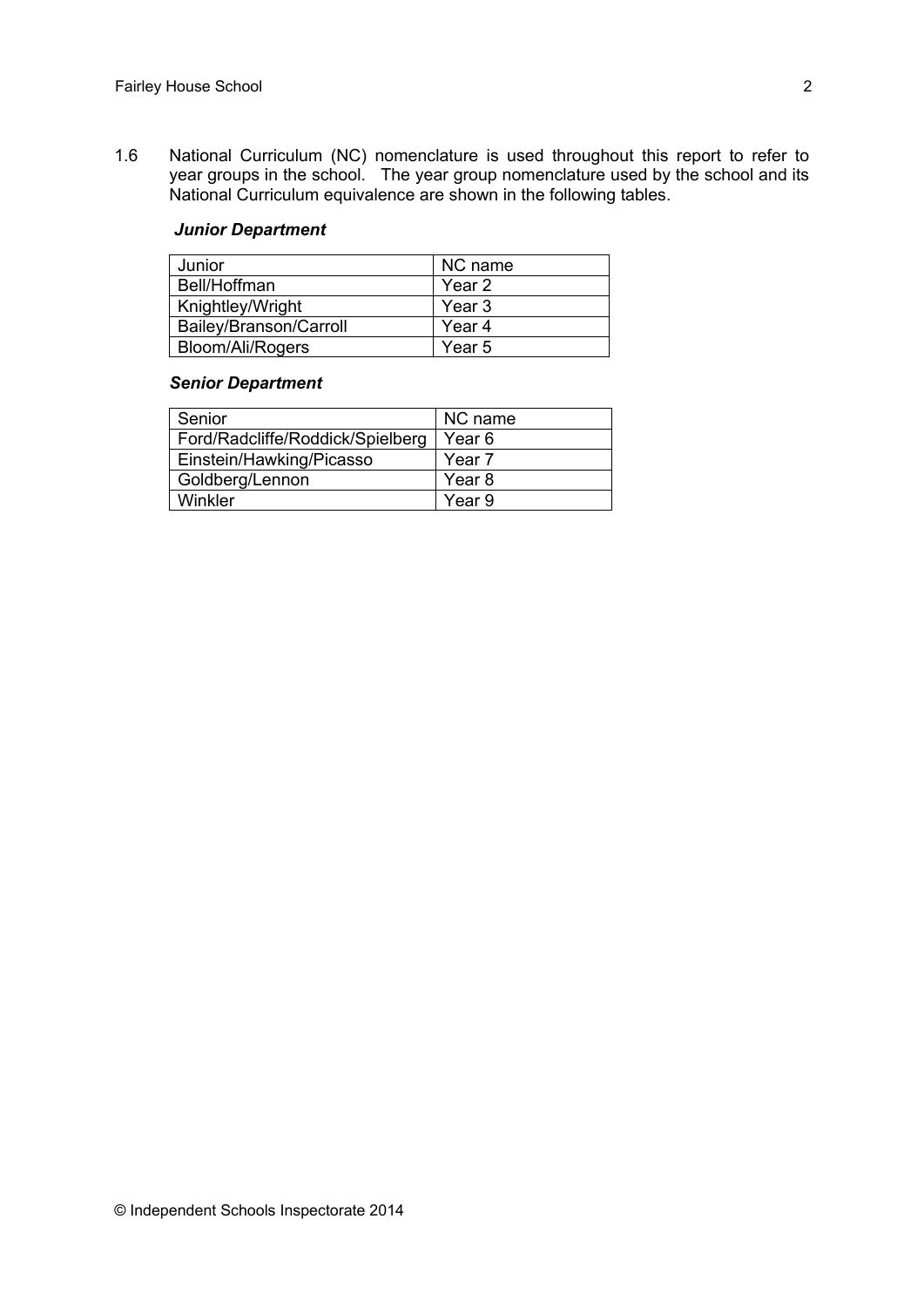# **2. THE SUCCESS OF THE SCHOOL**

### **2.(a) Main findings**

- 2.1 The quality of pupils' achievements is excellent. The school is successful in achieving its overarching aim to transform the lives of children with SEND and to provide encouragement to their families. The curriculum is carefully balanced to meet the individual needs of all pupils, with a particular emphasis on the teaching of English and mathematics. An appropriate range of extra-curricular activities and visits to places of interest, both within the local area and further afield, enrich the curriculum further. Consequently, this stimulating provision enables pupils to develop their knowledge and positive attitudes to learning extremely well. Specialist teaching significantly supports pupils' learning requirements and contributes considerably to the excellent progress that most pupils make during their time at the school. Assessment processes are thorough, although the current systems for data analysis make it difficult to track patterns in progress clearly. The majority of work is marked well, however there are inconsistencies in marking, such as deviation from the marking policy and lack of comments on how pupils can improve their work. Pupils are proud of their academic progress and have an excellent understanding of their future targets for learning.
- 2.2 Pupils' personal development is excellent, strongly nurtured by the school's experience in caring and understanding their personal needs through the pastoral care system. Pupils' spiritual, moral, social and cultural development is excellent. Relationships between staff and pupils and amongst the pupils themselves are extremely positive. Pupils are tolerant towards the needs of others. They are well mannered and have a clear understanding of right and wrong. Pupils of all ages relish roles of responsibility, such as becoming a house captain or a school council member. By the time they leave the school pupils are confident, articulate and selfassured, and well placed to settle easily back into mainstream education.
- 2.3 Governance, leadership and management are excellent. There have been changes to both the governing body and senior leaders since the previous inspection, which have strengthened the balance of expertise further and united both senior and junior departments as one school. The governing body is highly effective in its oversight of the school and the discharge of its safeguarding and regulatory responsibilities. Governance, senior leaders and management maintain s strong focus on the educational direction of the school and its continuing development. In questionnaire responses, parents commented most predominantly on the happiness of their children, and expressed their overwhelming satisfaction with the school's educational provision and systems of pastoral care.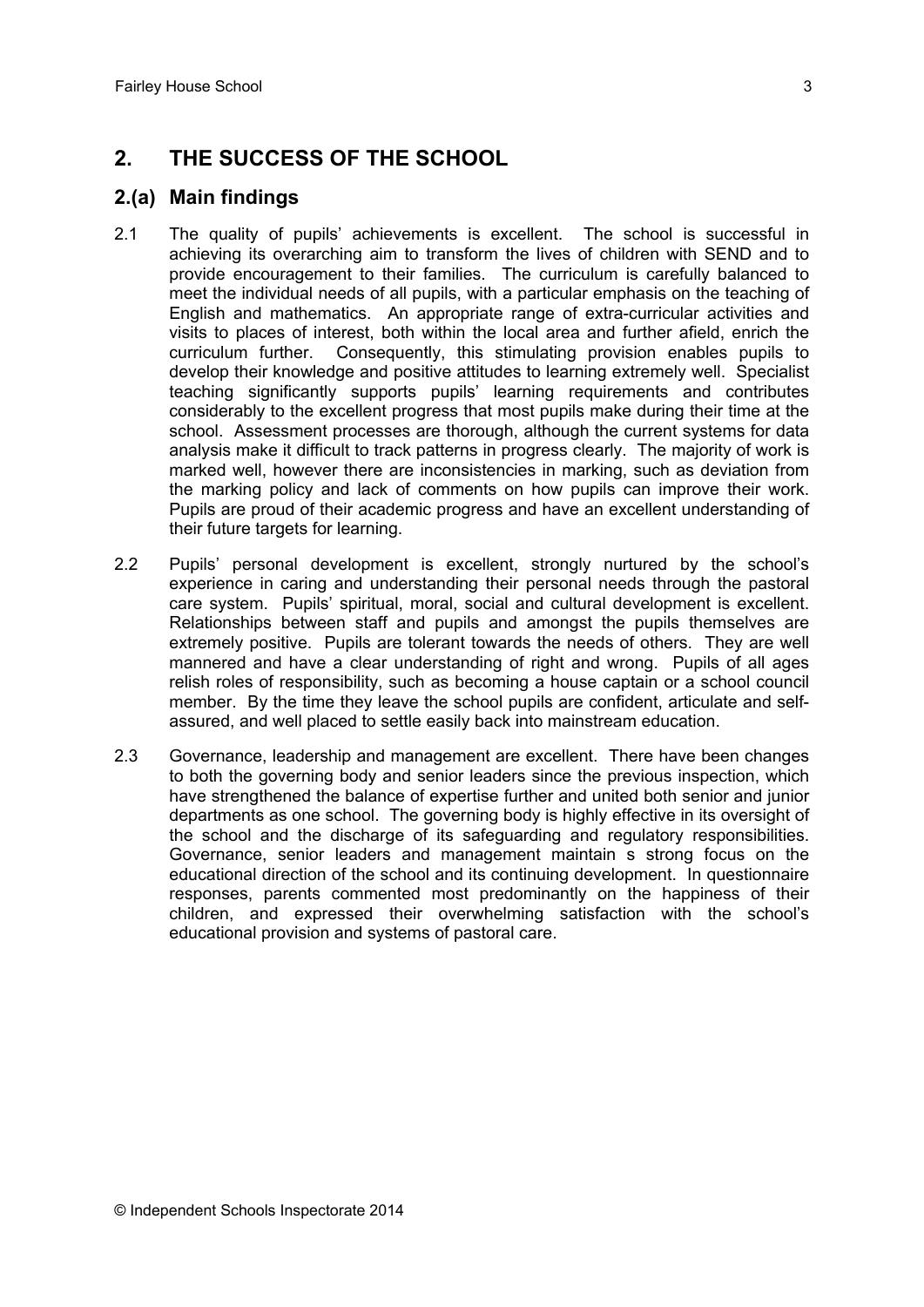## **2.(b) Action points**

#### **(i) Compliance with regulatory requirements**

2.4 The school meets all the requirements of the Independent School Standards Regulations 2010.

#### **(ii) Recommendations for further improvement**

- 2.5 The school is advised to make the following improvements.
	- 1. Strengthen the use of the marking policy so that all pupils understand how to improve their work.
	- 2. Develop the systems of data analysis to track patterns in pupils' progress more clearly.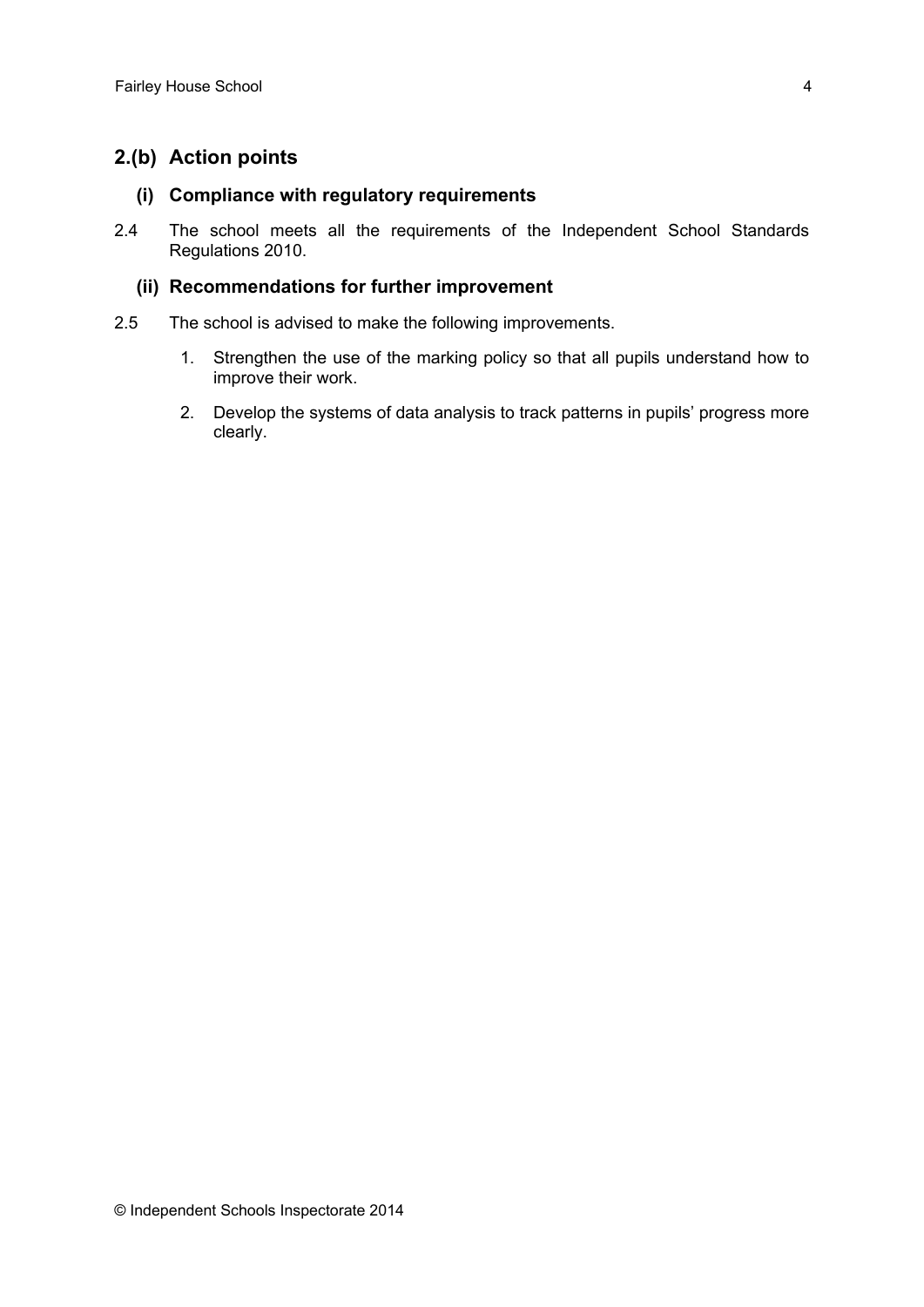# **3. THE QUALITY OF ACADEMIC AND OTHER ACHIEVEMENTS**

## **3.(a) The quality of the pupils' achievements and learning**

- 3.1 The quality of pupils' achievements and learning is excellent.
- 3.2 The school is highly successful in achieving it aims and gives pupils the confidence and skills to maximise their potential. As a result, the majority of pupils successfully integrate back into mainstream education after two to three years at Fairley House. Throughout the school, pupils acquire an excellent depth of knowledge, understanding and skills, which fosters self-belief in their ability and aptitude to apply their learning across the curriculum, including extra-curricular activities. Pupils read text aloud with expression and fluency, and develop excellent strategies to help them to spell complex vocabulary in their writing. During drama activities, they listen carefully, speak clearly and confidently articulate their thoughts and ideas about characterisation. Pupils achieve excellent standards of skills and understanding in mathematics. Younger pupils competently explain that fractions represent parts of a whole, while older pupils interpret and analyse data from graphs. The predominant focus on developing pupils' confidence provides them with the skills to think logically and to challenge, such as analysing artefacts from the 1940s and debating the stabilisation of post war Great Britain in history. Pupils competently use information and communication technology (ICT) in a range of subjects, for both research and the presentation of their work. The high standards of creativity observed in displays and during design technology and art lessons demonstrate the pupils' enjoyment and successes in practical learning. Pupils achieve good levels of physical skills during lessons. They participate enthusiastically in the programme of extracurricular activities, which include a 'girls' club', war-hammer and rock climbing.
- 3.3 Pupils have notable achievements in local and regional competitions, such as art exhibitions and musical auditions. Some pupils are well prepared to achieve awards for sports and music when they transfer back into mainstream education.
- 3.4 Pupils' attainment cannot be measured in relation to average performance in national tests but from the evidence available, including assessment data, discussions with pupils and work in their books, and their application observed in lessons, it is judged to be good in relation to national age related expectations. This level of attainment, as judged, indicates that pupils make excellent progress when compared with those of similar needs. This is achieved through targeted support and intervention from specialist teachers and highly effective individual education plans (IEPs) that meet each pupil's specific needs, including the more able.
- 3.5 Pupils of all ages have highly positive attitudes to learning, despite difficult educational experiences prior to joining the school. They are proud of their achievements and progress. Pupils are motivated and participate enthusiastically in lessons. They enjoy using their initiative and capably work independently and cooperatively with each other. They behave well and are courteous and respectful.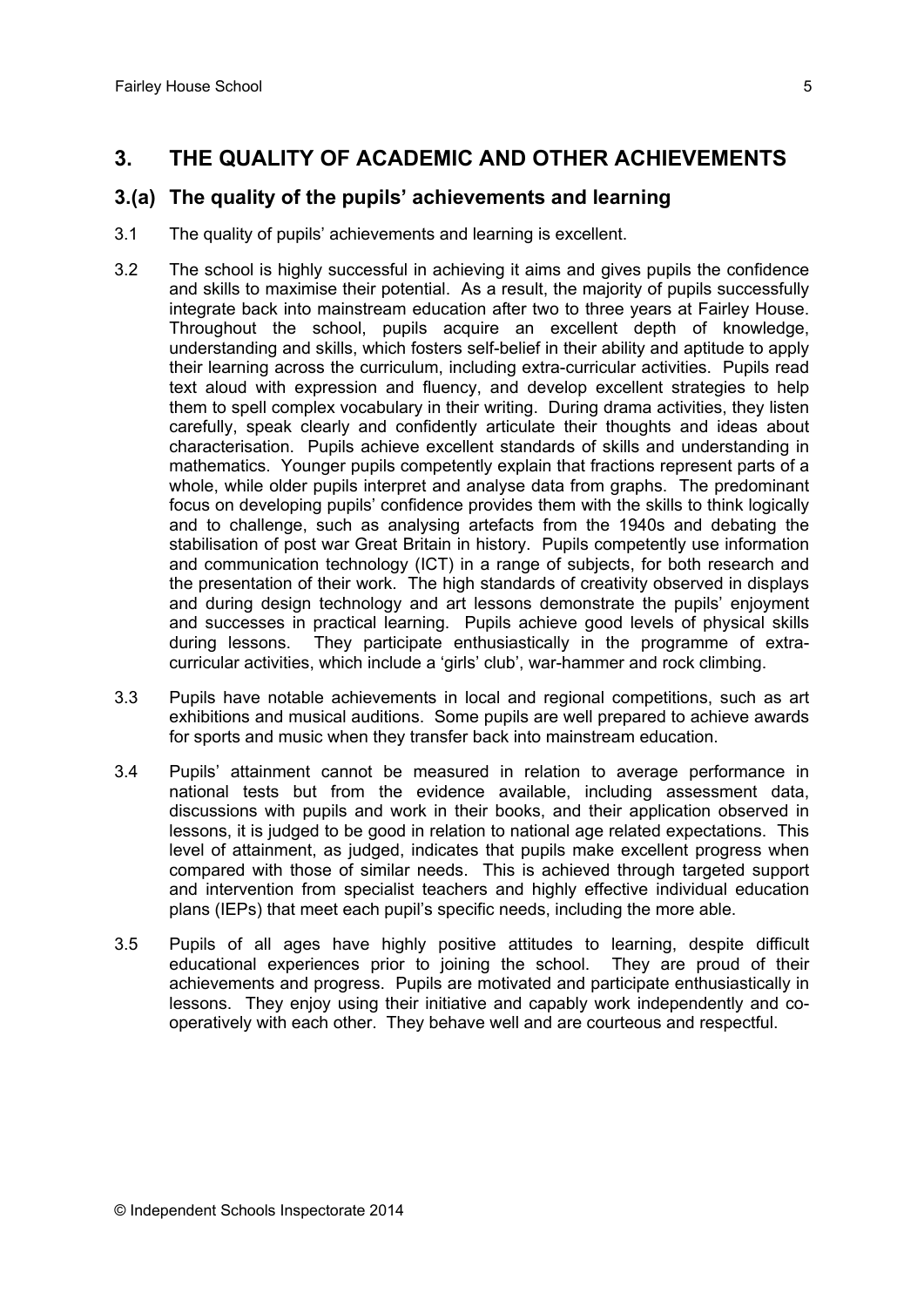## **3.(b) The contribution of curricular and extra-curricular provision**

- 3.6 The contribution of curricular and extra-curricular provision is excellent.
- 3.7 In both the junior and senior departments, the curriculum is broad, carefully balanced and flexibly tailored to the particular needs of the pupils. It fosters their personal and social development extremely well, effectively developing their individual talents and interests, in line with the aims of the school.
- 3.8 The curriculum follows national requirements. Multi-sensory approaches are strongly emphasised throughout the curriculum and provide excellent support for pupils. The high quality specialist curriculum, with small group and individual sessions in English and mathematics, supports pupils with SEND extremely well. A carousel of humanities, sports and creative subjects further enriches the curriculum. The curriculum content links closely with pupils' personal learning targets, as identified in their IEPs, which are regularly reviewed to ensure that pupils recognise their achievements and the progress they have made. Morning lessons are carefully structured and planned to take into account the specific needs and learning styles of individual pupils. The specialist sessions in the afternoons, such as occupational therapy and speech and language therapy, provide excellent additional support and are highly valued by parents and the pupils themselves. The humanities and creative arts offer a wide range of stimulating projects, such as younger pupils' study of the lives of Victorians and older pupils designing and making mazes from wood. The school is involved in a mentoring scheme to extend artistic talents and pupils are involved in historical research about the River Thames. All pupils have opportunities to take part in music and drama productions. The physical education curriculum provides a good range of sporting activities both indoors and outside.
- 3.9 Personal, social, health and emotional education (PSHEE) lessons and tutor times significantly help pupils to develop positive strategies for learning. A stimulating range of resources, including the libraries, sports halls and specialist therapy rooms, enhance the learning experiences for pupils considerably. Since the previous inspection, there has been considerable investment in resources for ICT, which are used effectively across the curriculum to develop pupils' application of ICT skills.
- 3.10 A suitable range of lunchtime and after-school clubs provides an appropriate breadth of extra-curricular experiences, which pupils enjoy. The school recognises value in such activities in terms of promoting pupils' personal and social development, as well as encouraging them to develop specific skills and interests, and is seeking to develop them further.
- 3.11 In their responses to the pre-inspection questionnaires, a small minority of parents expressed concern about the range of extra-curricular activities. Inspection evidence does not support these views. The school makes highly effective use of its central position in London to arrange visits to places of interest, such as the Royal Albert Hall and the Globe Theatre; visits from actors, artists and eminent speakers enrich pupils' curriculum experiences further. Additionally, pupils participate in educational trips, both at home and abroad, such as an overnight stay on the Golden Hind, an activity week in Cumbria and city tours to Villeneuve and Paris.
- 3.12 The school has good links with the local and wider community. These enable pupils to participate in sports fixtures, as well as both inter-school and national competitions for art and music.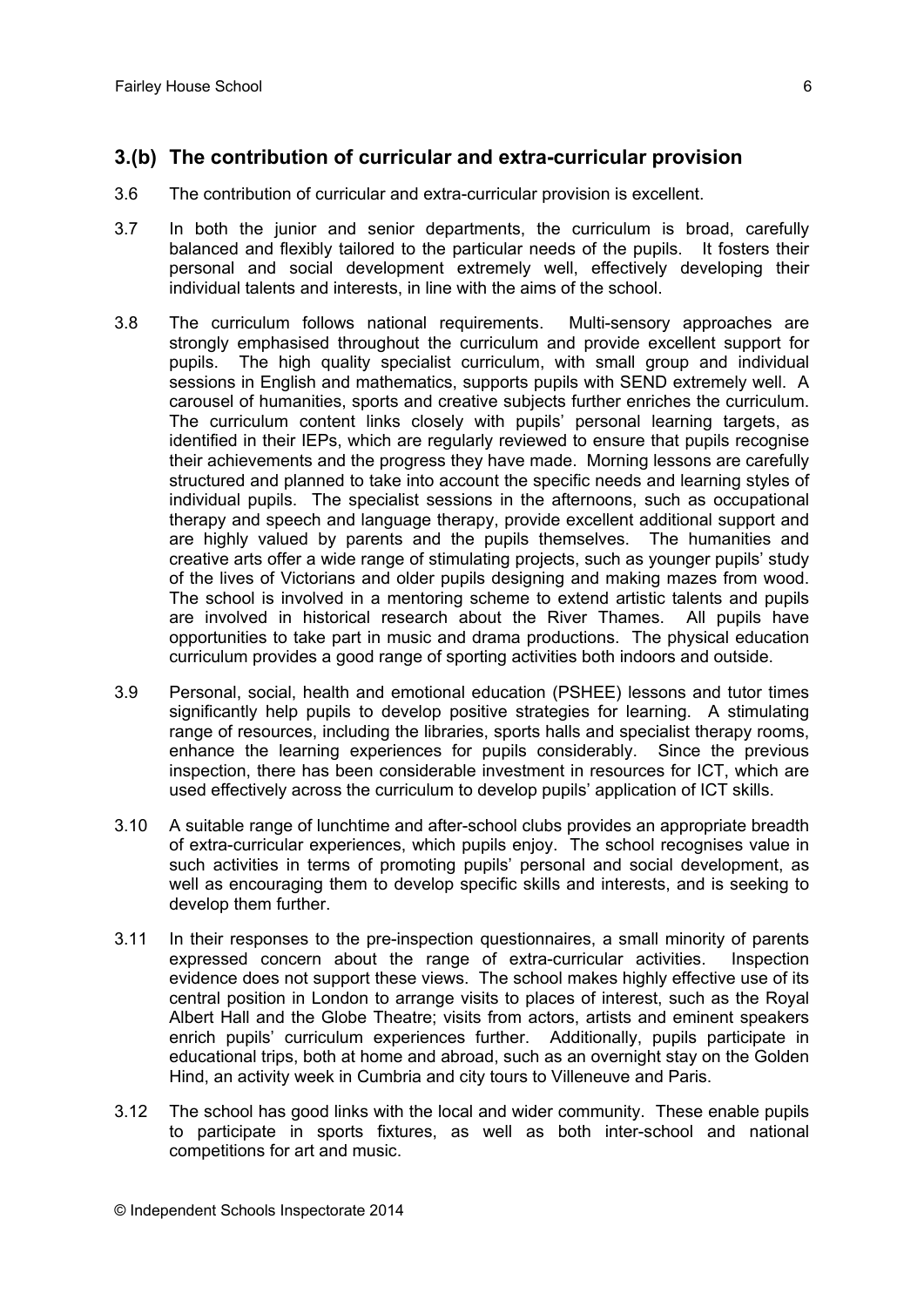## **3.(c) The contribution of teaching**

- 3.13 The contribution of teaching is excellent.
- 3.14 Throughout the school, most teaching is excellent and the best is lively, stimulating and brisk in pace. There is extensive use of interactive approaches, with high visual input and skilful behaviour management. Much teaching benefits significantly from the additional support of occupational therapists or speech and language therapists, who work closely alongside the teaching staff. Seamless integration of teaching and therapy places pupils' individual needs at the forefront of provision planning. This holistic approach is evident across the curriculum and entirely consistent with the fundamental aims of the school.
- 3.15 Detailed IEPs outline achievement targets for each new term. The strong focus on these targets observed in lessons made for particularly effective teaching. Provision for pupils with a statement of special educational needs is excellent and they benefit from the trans-disciplinary team of teachers and therapists, who cohesively create a cross-curricular programme for them. Annual reviews convene this team, along with the pupil, parents and a local authority representative.
- 3.16 Classes are small and pupils are often taught in small groups or as individuals. There is a strong emphasis on the teaching of literacy and numeracy, and generous timetable provision is made for these core skills. The combination of this focus and the many opportunities for individual attention maximise progress for pupils. All teachers have gained, or are working towards, a specialist SEND qualification. Teaching methods match the profile of the pupils extremely well; there are many excellent examples of multi-sensory approaches, such as the effective combination of puppets, lights and video during a religious education lesson about Diwali. Through the school's promotion of a meta-cognitive approach, teaching methods develop pupils' understanding and knowledge about their individual difficulties and the ways in which they need to learn. For example, individual questioning prompts pupils to consider how they have retained information, so that they reflect on the processes they use. Pupils, in interviews, talked confidently about their knowledge of strategies and skills that are useful to them.
- 3.17 Resources are varied and plentiful, and enrich the learning experience. Interactive whiteboards, laptops and tablet computers extend the range of resources and are used in a variety of situations. Comments on marked work are invariably positive and encouraging, which boosts pupils' self-esteem. However, marking often lacks suggestions on how to improve. The general marking of pupils' work does not always adhere to the school's marking policy. Tracking systems to analyse data and help to identify standardised patterns of progress lack clarity.
- 3.18 Responses to the pre-inspection questionnaire illustrated parents' very high level of satisfaction with the quality of teaching, their children's progress and the appropriateness of the specialist support they receive. During interviews and in their responses to the questionnaire, pupils overwhelmingly felt that the teachers help them to learn effectively.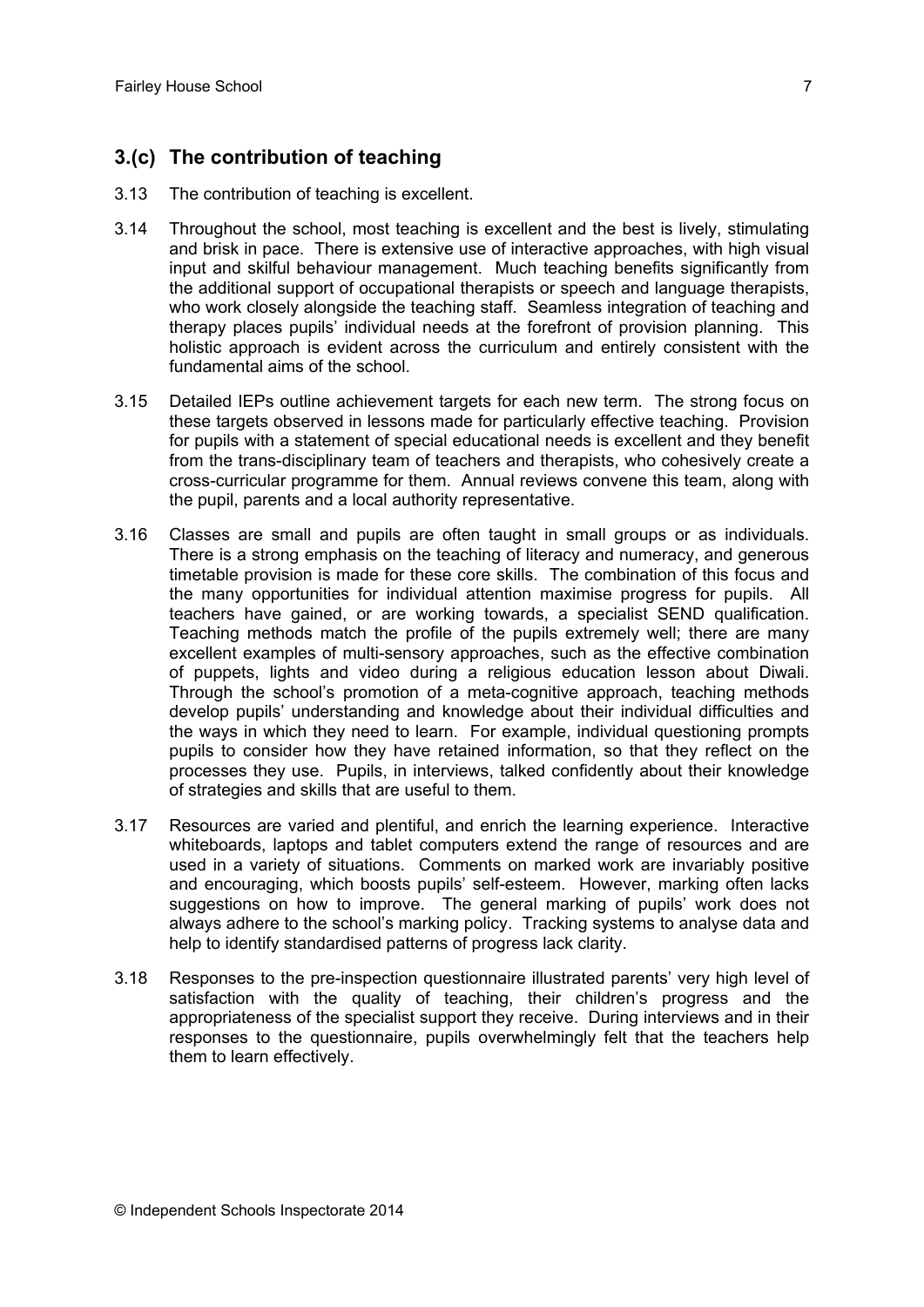## **4. THE QUALITY OF THE PUPILS' PERSONAL DEVELOPMENT**

#### **4.(a) The spiritual, moral, social and cultural development of the pupils**

- 4.1 The spiritual, moral, social and cultural development of the pupils is excellent.
- 4.2 Pupils' significant personal development prepares them well for their next schools; the school successfully achieves its aim to return pupils to mainstream education after two to three years.
- 4.3 Pupils' spiritual development is excellent. Within a short time, pupils gain considerable confidence and self-awareness, which helps them to fulfil their potential. Participation in a recent Remembrance Day service had a significant impact on the older pupils. They subsequently produced some moving poetry, reflecting on the considerable loss of life within conflict. The weekly assemblies offer excellent opportunities for quiet reflection and the celebration of pupils' successes. In response to a recommendation from the previous inspection, the school has created a welcoming garden with seating areas, enabling good opportunities for pupils to reflect in a peaceful environment.
- 4.4 Pupils' moral development is excellent. A clear ethos of mutual trust exists throughout the school, which contributes significantly to the overwhelmingly strong community feel. Pupils are well mannered and sensitive to the needs of each other. They are aware of the need for laws within society and have a clear understanding of right and wrong; pupils understand that sanctions are in place to encourage good behaviour and positive application to their work. Older pupils try hard to gain credits and take a warning about a possible debit very seriously. Younger pupils respond to the 'hand up, stop, look, listen' system, and sanctions are rarely necessary. Pupils are encouraged to think about their response before speaking so that they voice their thoughts appropriately. Through cross-curricular approaches, such as geography and the PSHEE programme, pupils develop a very strong awareness of moral responsibilities for the wider world, for example through discussion about what improves and harms their local, natural and built environments, and the ways in which people look after them.
- 4.5 Pupils' social development is excellent. They are keen to accept responsibility and contribute to the school's life. For example, older pupils keenly put themselves forward for prefect or the head girl or boy roles. Both younger and older pupils have an opportunity to be house or class captains and school council members. These roles change every term to allow more pupils the experience of voicing the views of their peers. Pupils understand that there are others less fortunate than themselves. Each term, the school council suggests charities to support and pupils raise significant sums of money in their fund-raising events. Pupils develop an excellent understanding and awareness of public institutions and the roles of people in public office through visiting speakers and visits to the Houses of Parliament.
- 4.6 Pupils' cultural development is excellent. Within the rich cultural diversity of the school community, pupils demonstrate understanding towards the needs of their peers through their highly positive interaction with one another. They are highly respectful towards the practices and beliefs of other religions. Year 6 pupils watched a video of a Sikh wedding celebration with great interest. Pupils enjoy a wealth of cultural experiences to enrich their appreciation of Western traditions, such as visits to the opera, Westminster Abbey and a newspaper publisher.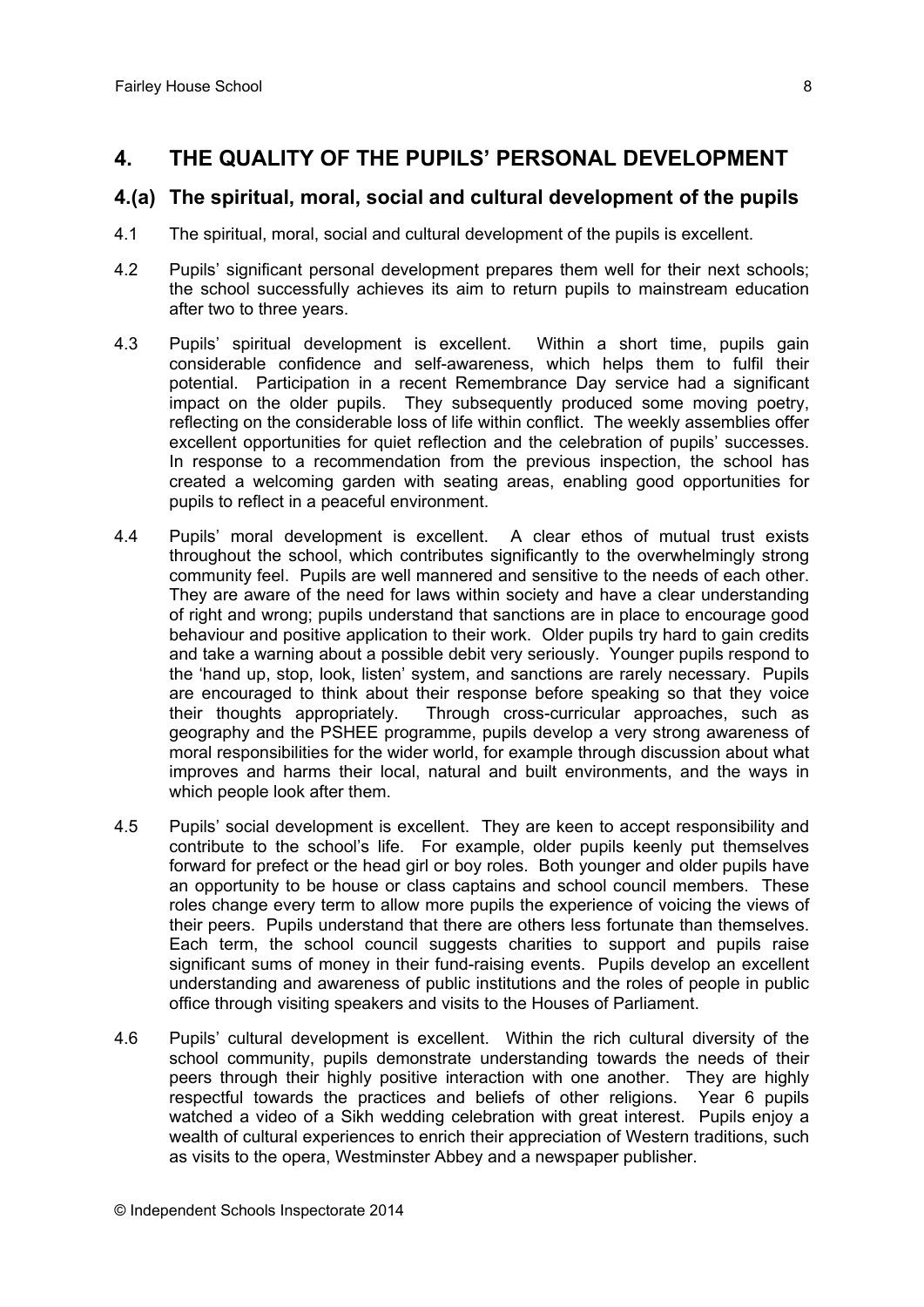## **4.(b) The contribution of arrangements for pastoral care**

- 4.7 The contribution of arrangements for pastoral care is excellent.
- 4.8 Pastoral care is strength of the school. On both sites, compassionate and empathetic staff ensure that the pupils' pastoral needs have high priority. They provide highly effective support and guidance, in accordance with the school's aims. Senior leaders greet pupils as they come to school, nurturing positive relationships. The dedicated staff team maintains excellent relationships with all pupils; this underpins the harmonious and positive interactions amongst the pupils themselves. Staff make every effort to support and resolve any personal concerns that pupils may have. They use 'solution circle' sessions to discuss and support the specific needs of individual pupils, facilitating a very successful and holistic care approach. Meticulous record keeping procedures ensure that all staff are fully aware of their pastoral responsibilities.
- 4.9 Pupils are strongly encouraged to lead healthy lifestyles. Lunchtime menus are nutritious and encourage pupils to eat healthily. All pupils have good daily access to the outdoors for fresh air and exercise, such as during games, activities and playtimes.
- 4.10 Confident and articulate pupils speak extremely positively about the friendly and caring nature of their teachers. During discussions, pupils confirmed that they know who to turn to if they have a concern. The school is highly effective in promoting positive behaviour and guarding against bullying. All behaviour issues are thoroughly recorded and monitored carefully. All staff adhere consistently well to the behaviour policy, which establishes a firm continuity of approaches and clarity for the pupils. Pupils say that incidents of bullying are rare; they are confident that staff would deal with any occurrence promptly and efficiently. Rewards and sanctions, using stars, credits and debits, are particularly effective and reinforce the school's high expectations of its pupils.
- 4.11 Pupils' opinions are valued and the school employs effective methods to seek their views through the well-organised school council. The school has a suitable plan to develop educational access for pupils with special educational needs and/or disabilities.

#### **4.(c) The contribution of arrangements for welfare, health and safety**

- 4.12 The contribution of arrangements for welfare, health and safety is excellent.
- 4.13 The school has stringent arrangements to safeguard all pupils on both of its sites. All staff have appropriate training in child protection and designated officers have advanced training. Procedures are fully understood by all members of staff. Rigorous recruitment checks ensure the suitability of all staff to work with children. Arrangements for the supervision of pupils are excellent and the movement of pupils between classrooms is sensibly organised.
- 4.14 Welfare responsibilities are taken very seriously, ensuring compliance with statutory regulations, and effective relationships are maintained with local welfare agencies. Health and safety policies include all necessary information. External consultants ensure that good management systems are in place and that the premises comply with health and safety requirements. The site maintenance staff undertake checks on a daily basis. Relevant scrutiny of such features as portable equipment used by pupils, the water supply, fire and electrical equipment is regular and meticulously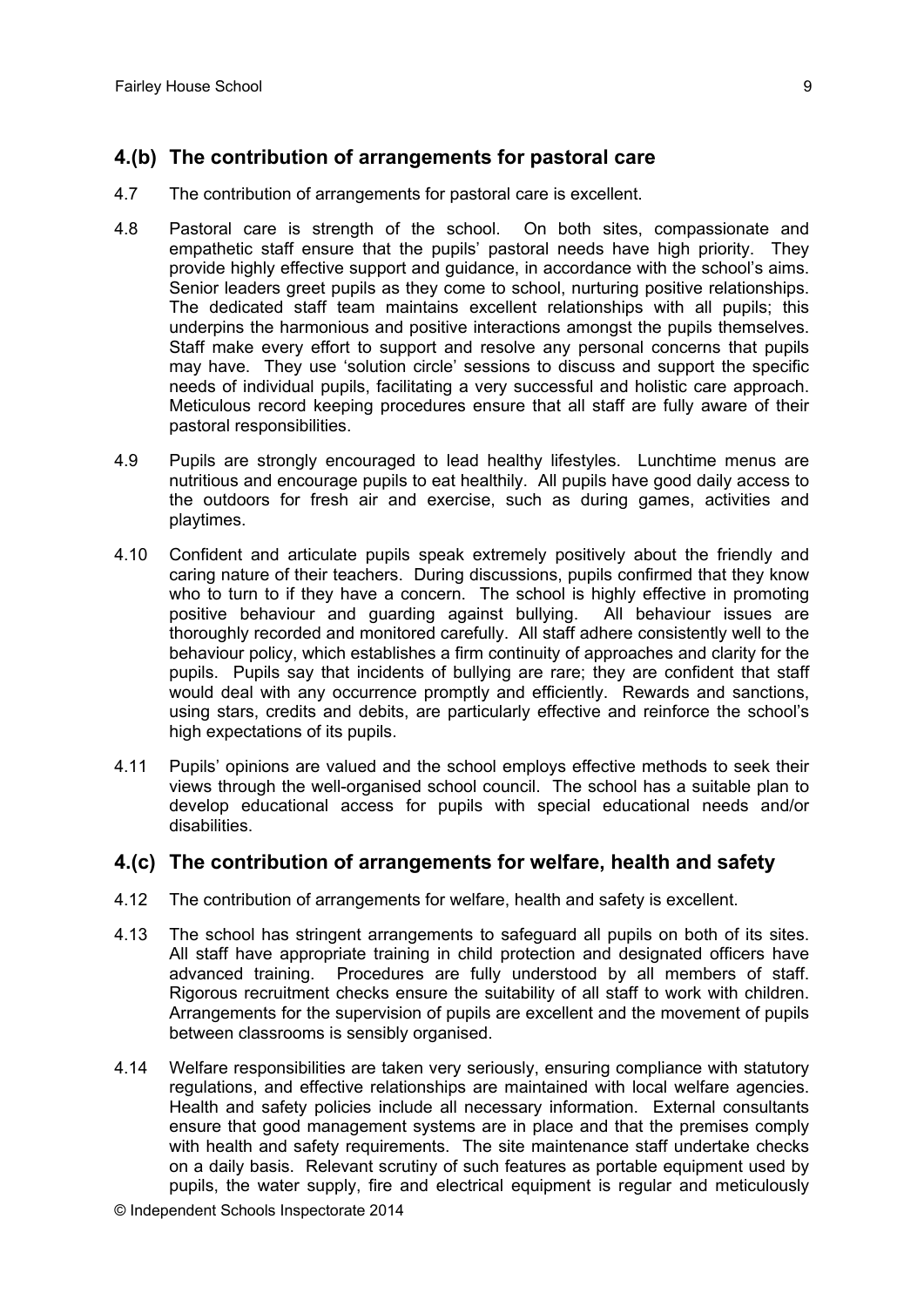recorded. The fire alarm system is also checked regularly and practice evacuations on both premises are undertaken each term and logged correctly. Thorough risk assessments are undertaken for all activities and for trips off site both at home and abroad.

- 4.15 Pupils who are ill or injured are well looked after. A good number of staff have training in first aid, so that pupils who are unwell are cared for appropriately and sympathetically. Clearly labelled drinking water is readily available and pupils are encouraged to drink regularly.
- 4.16 Attendance registers are kept electronically and meet requirements. The admission register is suitably maintained and stored.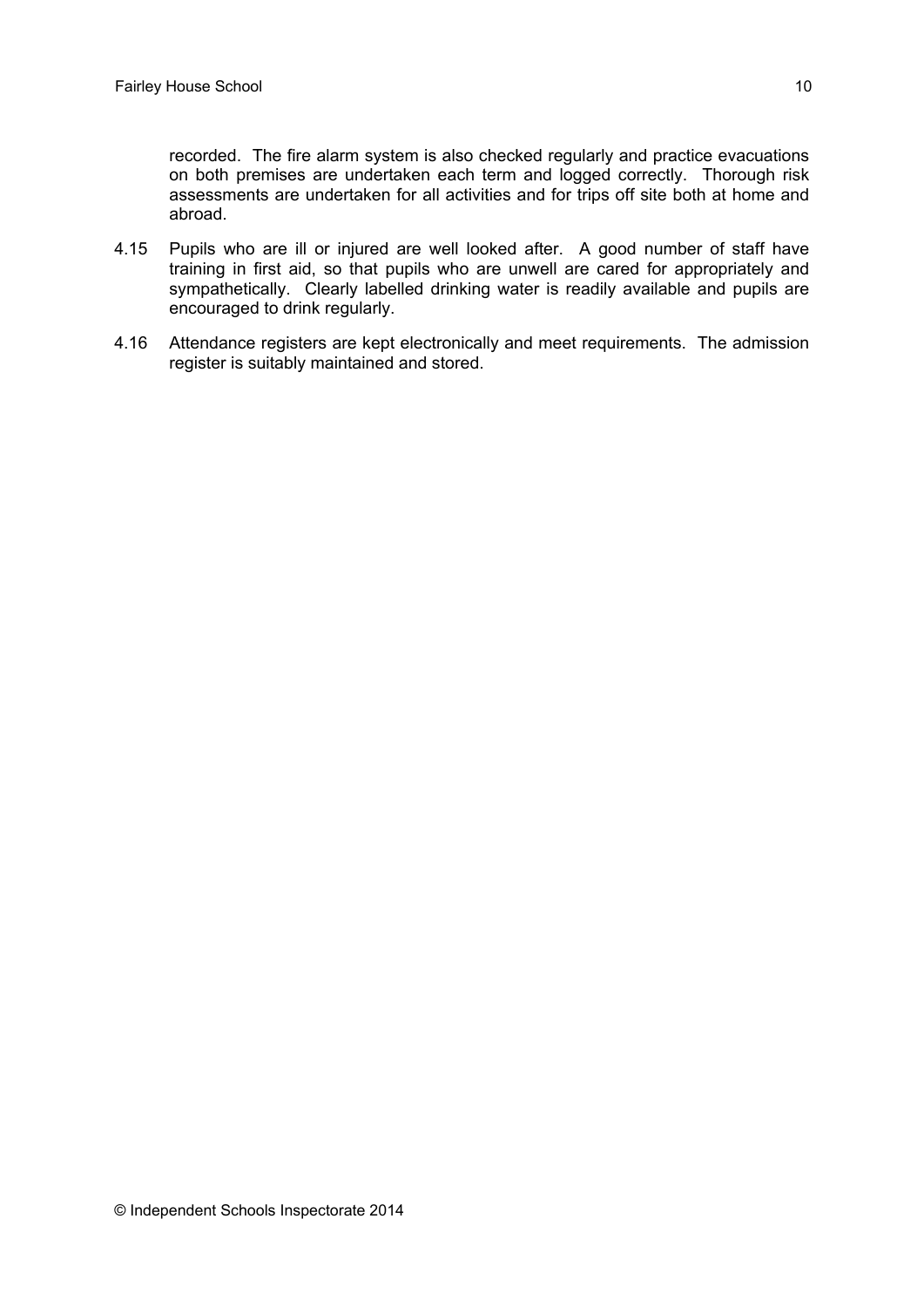## **5. THE EFFECTIVENESS OF GOVERNANCE, LEADERSHIP AND MANAGEMENT**

### **5.(a) The quality of governance**

- 5.1 The quality of governance is excellent.
- 5.2 The governing body is highly effective in its oversight of both the junior and senior departments, in line with the aims of the school. Members of the board meet regularly on a formal basis and attend training to ensure that their responsibilities for maintaining high standards are efficiently discharged. Since the previous inspection, there have been several changes within the governance structure, further strengthening the balance of expertise. The governing body has a strong focus on financial planning and investment in staffing. Recent acquisitions in the junior department demonstrate a firm commitment to providing high quality accommodation and resources for the pupils' benefit.
- 5.3 The board of governors has an excellent insight into the working of the school. Governors visit senior leaders regularly to monitor and review practice, ensuring that any identified targets for improvement are being rigorously implemented. Additionally, discussions with staff and parents contribute significantly to the efficiency of the monitoring systems. These strong channels of support ensure that there is a continuum of improvement in educational standards throughout the school.
- 5.4 The governing body is fully aware of its responsibilities for safeguarding children and ensuring the welfare, health and safety of all throughout the school. A member of the board has specific responsibility for child protection and meets regularly with designated staff to evaluate procedures. Additionally, the board checks the register of staff appointments on a monthly basis. The child protection policy and its procedures are thoroughly discussed and annually reviewed during full board meetings.

## **5.(b) The quality of leadership and management, including links with parents, carers and guardians**

- 5.5 The quality of leadership and management, including links with parents, carers and guardians, is excellent.
- 5.6 Since the previous inspection, a new senior leadership team has been appointed to oversee both the senior and junior departments. There is an overwhelmingly strong community feel to the school. The senior leadership team demonstrates a clear commitment towards ensuring that both the pastoral and academic aspects of a pupil's experience at the school are extremely positive. Additionally, the team provides high quality support and guidance for parents. This is in accordance with the aims of the school to transform the lives of pupils with SEND and to provide encouragement to their families. The success of this triangulated support is represented in the excellent levels of progress that pupils make during their relatively short periods of time at the school and their smooth integration back into mainstream education.
- 5.7 Processes of self-evaluation are highly reflective and development planning is extremely well detailed. These systems have a significant influence on the effectiveness of processes that drive the school's improvement forward. The staff team has good opportunities to contribute towards these processes, such as during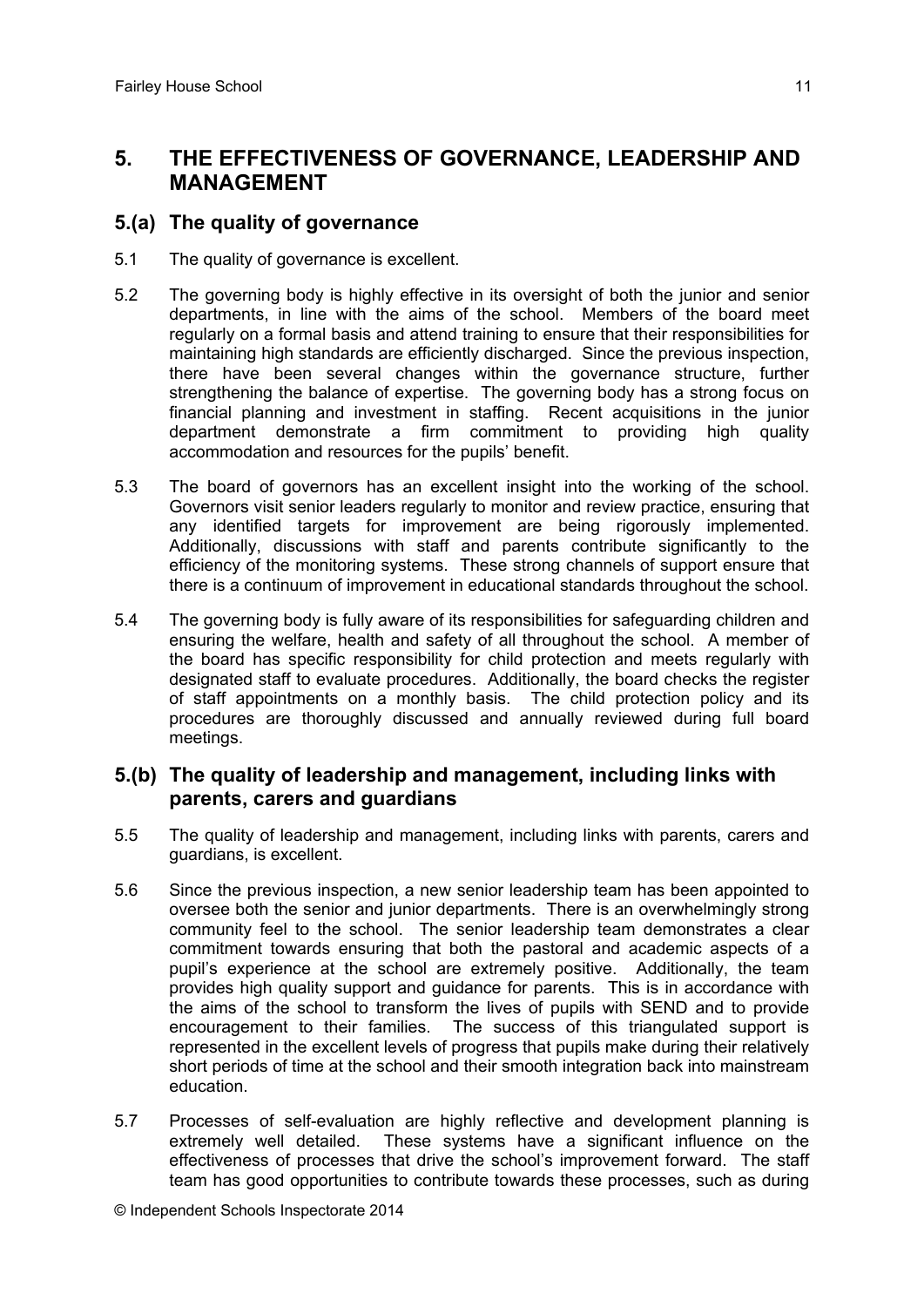staff meetings. The pupils are able to voice their views through school council representation and through the 'open door' policy that senior leaders encourage. All opinions are carefully considered and play a significant part in future planning. Systems to monitor teaching and learning are deeply embedded in practice. Senior leaders meet on a monthly basis with subject co-ordinators to review curriculum practice, and regularly observe staff teaching and scrutinise pupils' workbooks. Regular liaison ensures the appropriateness of the curriculum for every pupil. The recommendation made at the previous inspection has been successfully addressed. The senior leadership team, with the support of the governing body, regularly reviews policies and procedures, and this promotes a high priority concerning the safeguarding of children.

- 5.8 Management is successful in securing, supporting, developing and motivating high quality staff. Through the specialist SEND training courses that the school holds and other external training opportunities, staff have excellent avenues to develop professionally and keep abreast of current practice to support pupils with SEND. The annual appraisal system helps to identify needs for professional development. All new staff undergo rigorous induction processes, ensuring that they are fully aware of their roles in meeting the safeguarding and welfare needs of all pupils. Stringent recruitment checks ensure the suitability of all staff to work with children. These checks and induction procedures also apply to the governing body. The staff handbook is a comprehensive document and gives staff very clear guidance and support in the discharge of their duties and responsibilities. The premises at both the senior and junior sites are well maintained and a dedicated team of non-teaching staff contributes significantly towards the smooth operation of the school.
- 5.9 The school maintains excellent relationships with parents. They choose the school because it seeks to work in partnership with parents, to provide hope and to achieve the best possible long-term outcomes for their children. In their responses to preinspection questionnaires and during inspection meetings, the overwhelming majority of parents said that they are extremely happy with the school's provision.
- 5.10 In order to support the pupils fully, the school maintains ongoing constructive relationships with parents through the tutor system. All parents are encouraged to alert the school to any concerns or queries they may have; all related correspondence receives prompt responses from the tutors or from senior leaders and managers.
- 5.11 Alongside the frequent informal channels of contact, parents receive a weekly newsletter, *The Fairley Flyer*. This publication keeps them well informed about what is happening in the school. Parents of prospective pupils receive a comprehensive information pack, providing them with a thorough understanding about the school's provision. Parents value the formal meetings with staff each term, which enable discussions based on their children's very comprehensive written reports. On these occasions, pupils are also involved in the process and time is given to considering their progress, reviewing targets from the IEP and setting new ones; this process creates a supportive partnership.
- 5.12 Parents are very appreciative of the school's efforts to improve their children's selfesteem and self-confidence, as well as their ability to progress. They praise the way in which teachers encourage their children to have a sense of self-worth previously lacking, thus promoting belief in the school motto – "Nihil impossibile est" (Nothing is Impossible). Parents appreciate the school's excellent support and guidance in helping them and their children in choosing and attaining places in their chosen